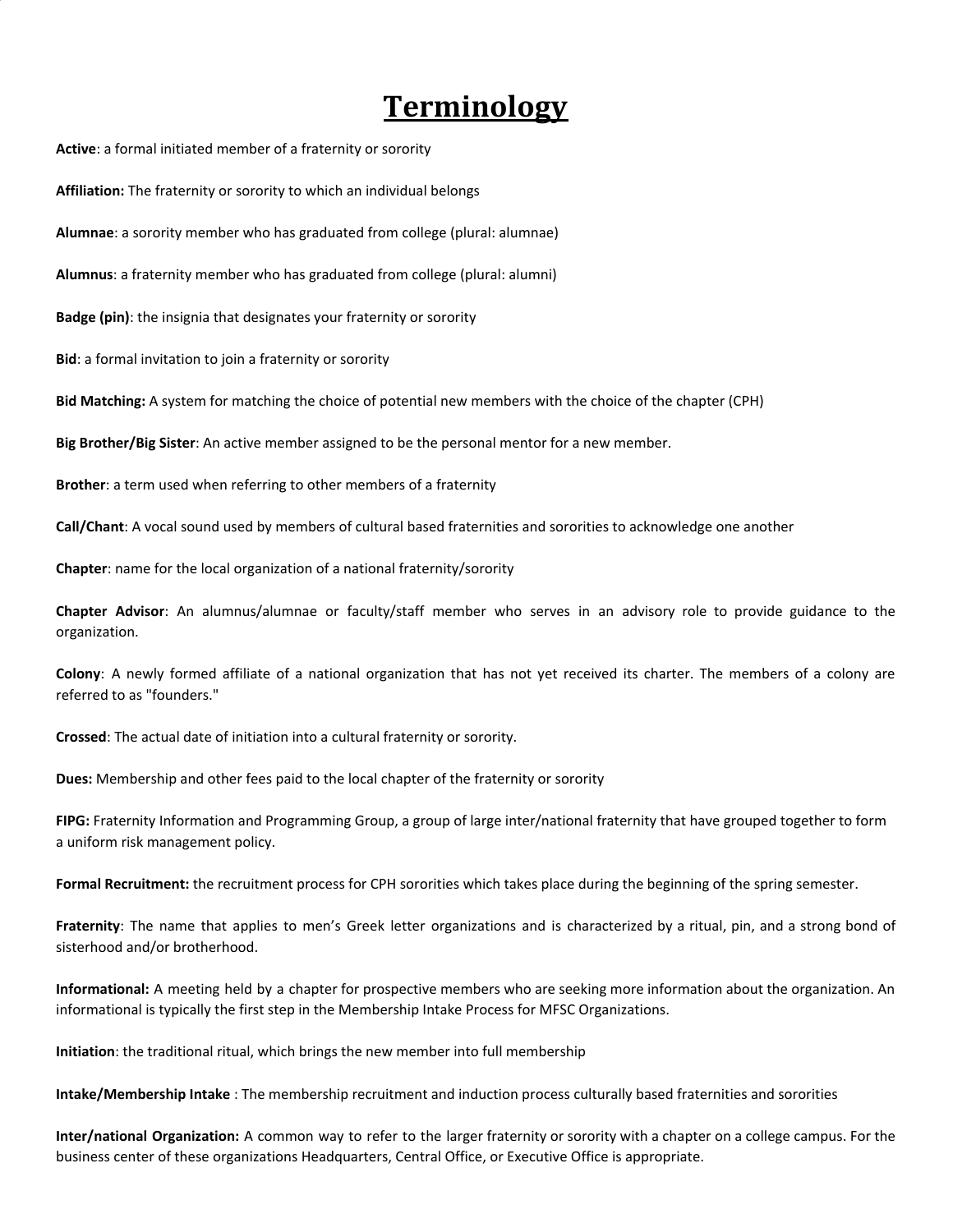**Legacy**: a prospective member who has a family member in the same fraternity or sorority

**Line**: individuals going through the Membership Intake Process of a MFSC organization.

**Membership Intake:** Intake is the process by which many MFSC organizations take in new members. This process begins with an information meeting or formal rush and concludes with initiation. Each organization does membership intake on their own schedule and not necessarily every semester.

**National Panhellenic Conference (NPC):** The national group of 26 women's sororities in North America and the Umbrella Organization for the Panhellenic Council. Representatives from each national sorority meet regularly to advocate for sororities, make common agreements about how Panhellenic sororities should function, and provide resources to collegiate and alumnae members.

**National Pan-Hellenic Council (NPHC):** Refers to the national coordinating body for 9 historically African-American fraternities and sororities commonly referred to as the Divine 9. Hofstra has 4 of these national organizations and they are members of the Hofstra Multicultural Fraternity & Sorority Council (MFSC)

**Neophyte**: A newly initiated member of a cultural fraternity or sorority

**New Member**: a member who has not been initiated (Some organizations use other terms such as ASSOCIATE, CANDIDATE, OR LINE BROTHER/SISTER) - One who has been accepted as a probationary member of a sorority or fraternity but has not yet been initiated. Collectively, the New Members who join the same semester are called the NEW MEMBER CLASS OR LINE.

**New Member Education Process**: The time period in which candidates for active membership (or new members) learn about the organization and participate in brotherhood/sisterhood activities.

**New Member Pin**: a pin that designates a new member of a fraternity or sorority

**New Member Presentation:** a show where newly initiated members of MFSC organizations introduce themselves to the community and highlight what they have learned about the organization during their intake process.

**New Member Recruitment**: the continual process of recruiting members for a fraternity or sorority (usually CPH, IFC, and PFC)

**NGLA:** Northeast Greek Leadership Association. NGLA holds an annual leadership conference for fraternity and sorority members in the Northeast region of the United States.

**North-American Interfraternity Conference (NIC):** The national trade organization of 75 men's fraternities in North America and the umbrella organization for the Interfraternity Council. Unlike the other umbrella groups this group does not have any governing authority over its members. National representatives meet regularly to advocate for the fraternal experience, and make common agreements about minimum standards for member organizations.

**Philanthropy**: the chapter's specific charitable organization(s) that they donate money to.

**Potential New Member (PNM)**: a term for men or women being recruited by a fraternity or sorority; anyone not affiliated with a fraternity or sorority is a PNM

**Prophyte:** A member of an MFSC organization who has been in the organization long enough to initiate a new line of members.

**Quota:** The number of new members that CPH sororities may accept during formal recruitment. This is determined by CPH based on the number of PNMs participating in formal recruitment and is not determined until after the Preference Round.

**Recruitment (sometimes called RUSH)**: the action of finding new people to join an organization